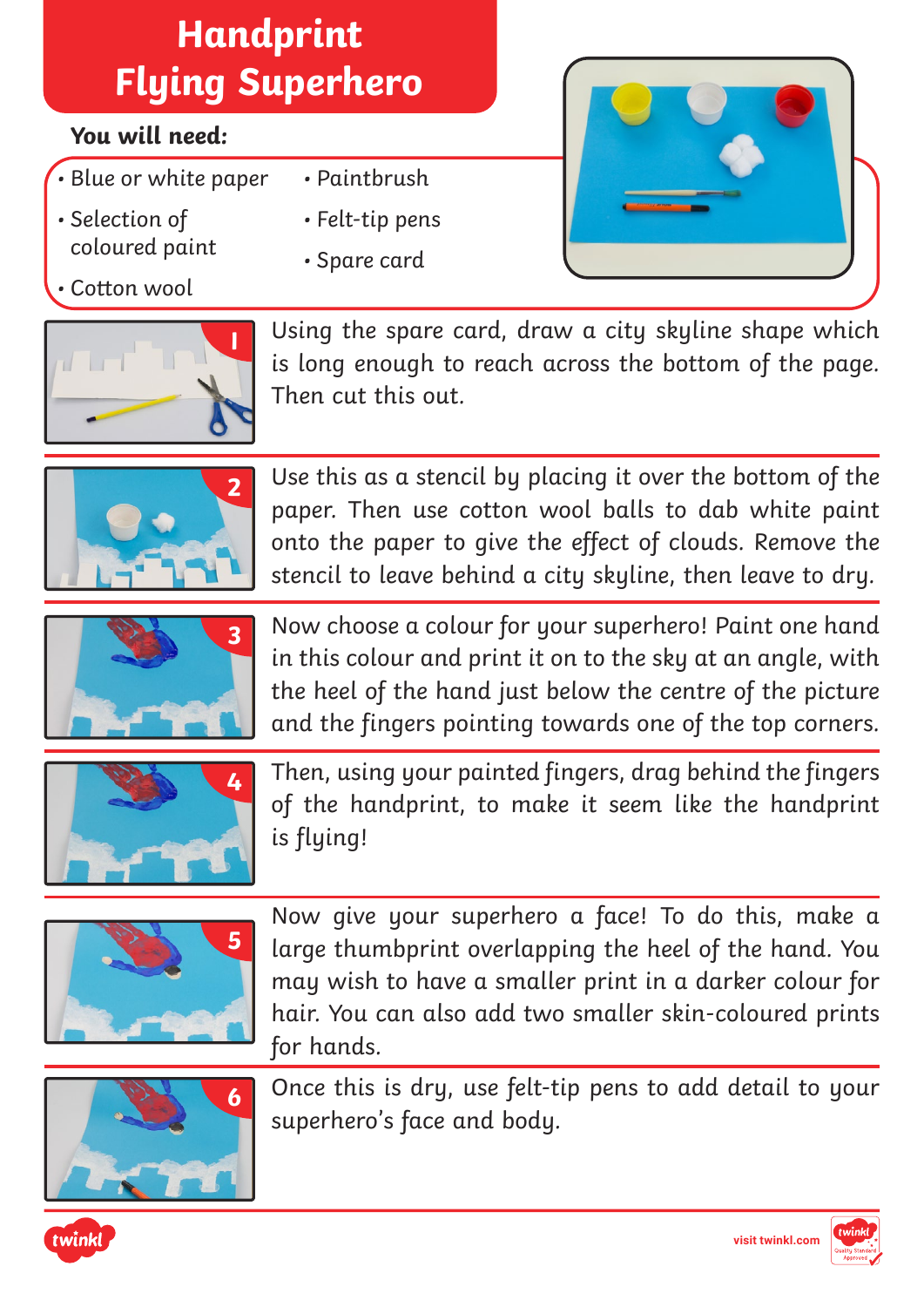## **Handprint Flying Superhero**

### **You will need:**

- Blue or white paper
- Selection of coloured paint
- Paintbrush
- 
- Cotton wool
- 
- Felt-tip pens
- Spare card







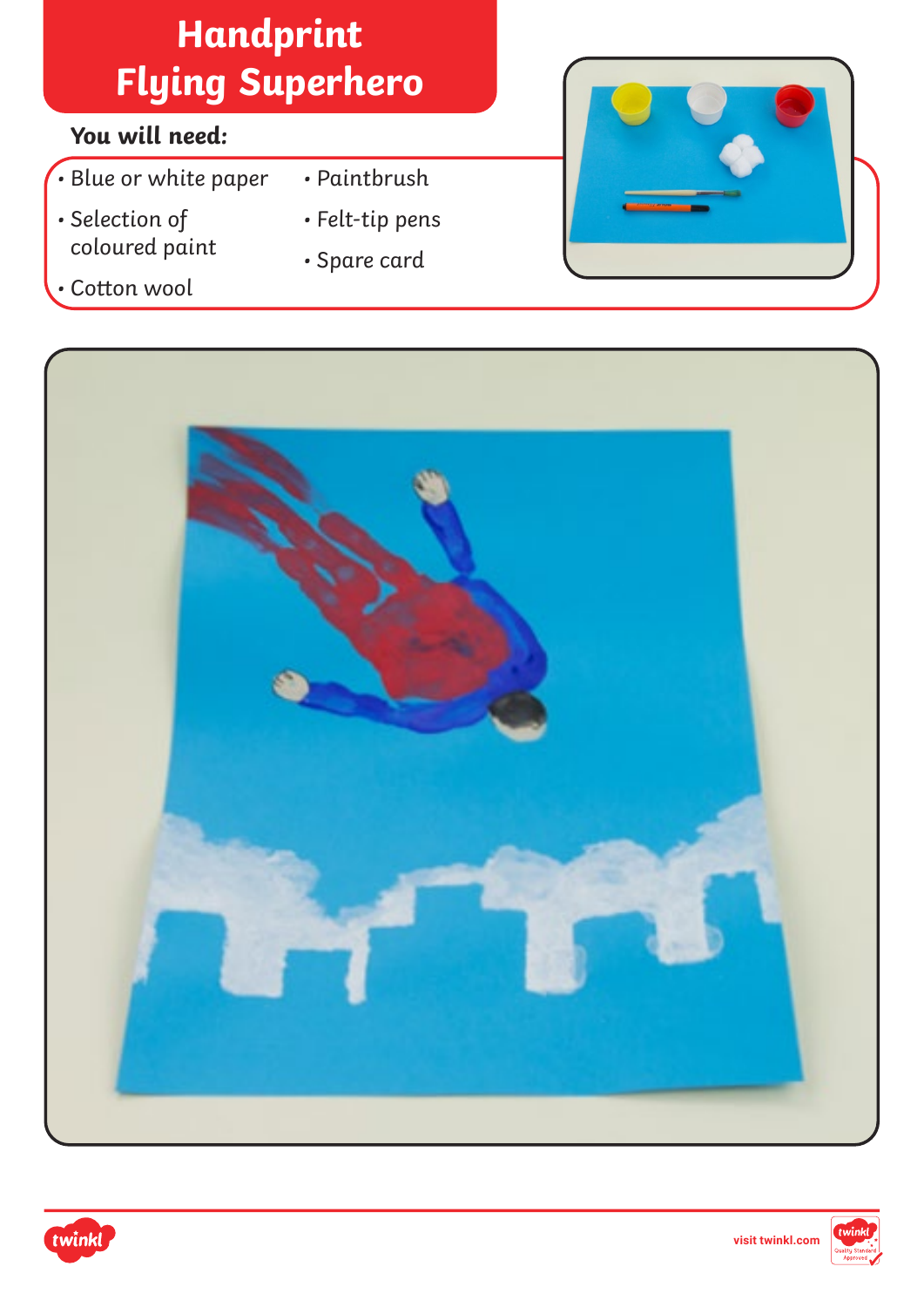



Using the spare card, draw a city skyline shape which is long enough to reach across the bottom of the page. Then cut this out.



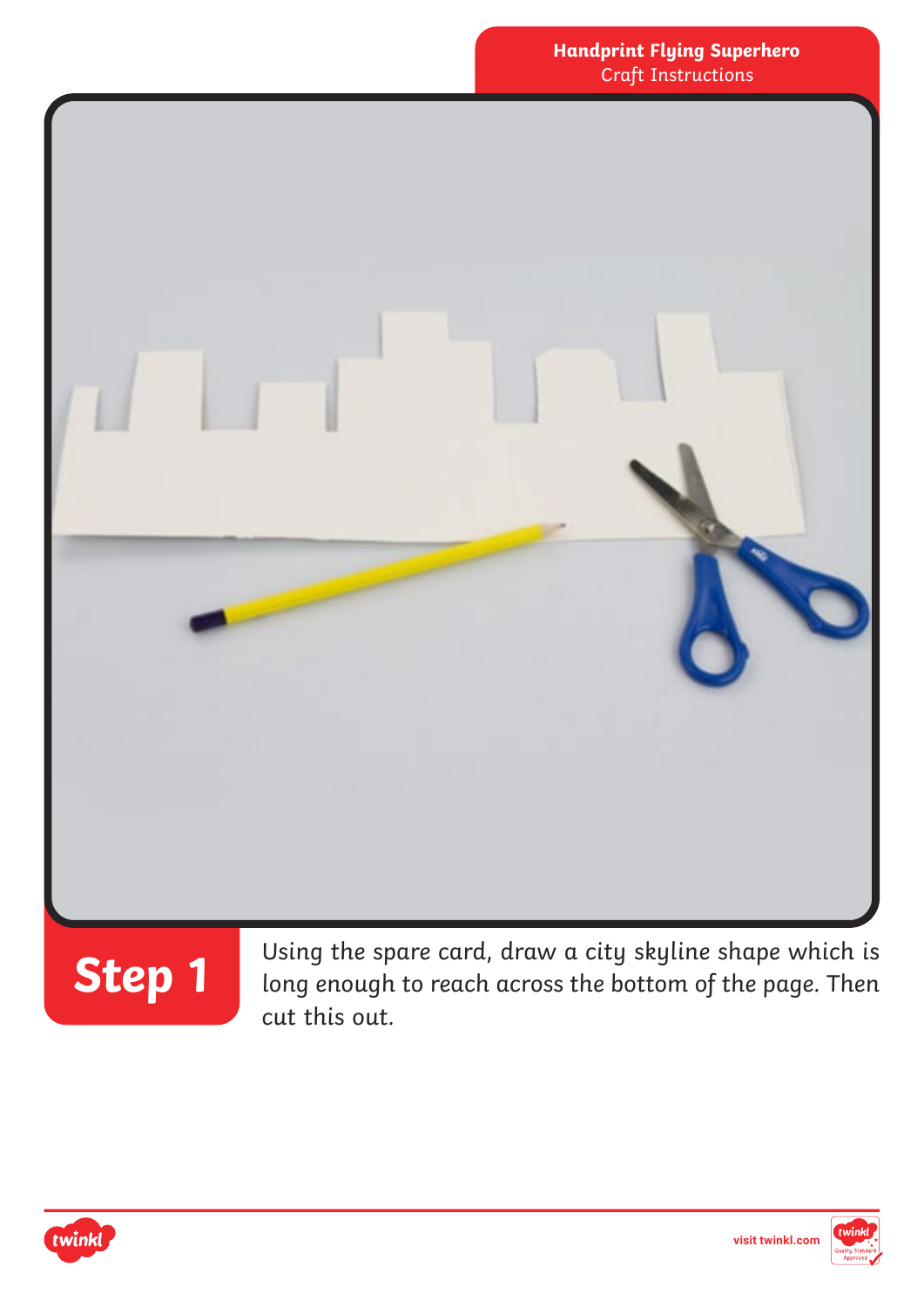

**Step 2** Use this as a stencil by placing it over the bottom of the paper. Then use cotton wool balls to dab white paint onto the paper to give the effect of clouds. Remove the stencil to leave behind a city skyline, then leave to dry.



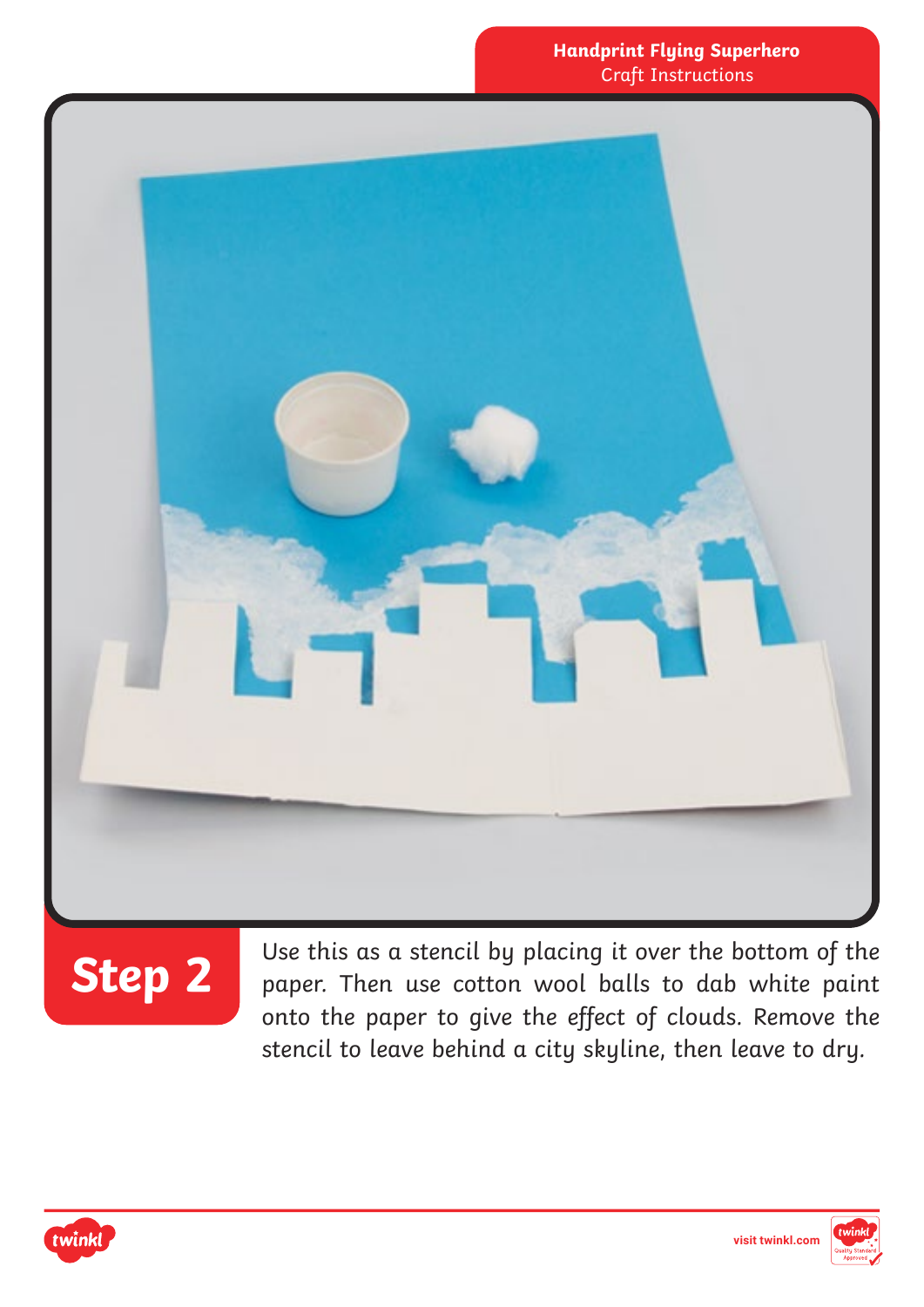

# **Step 3**

Now choose a colour for your superhero! Paint one hand in this colour and print it on to the sky at an angle, with the heel of the hand just below the centre of the picture and the fingers pointing towards one of the top corners.



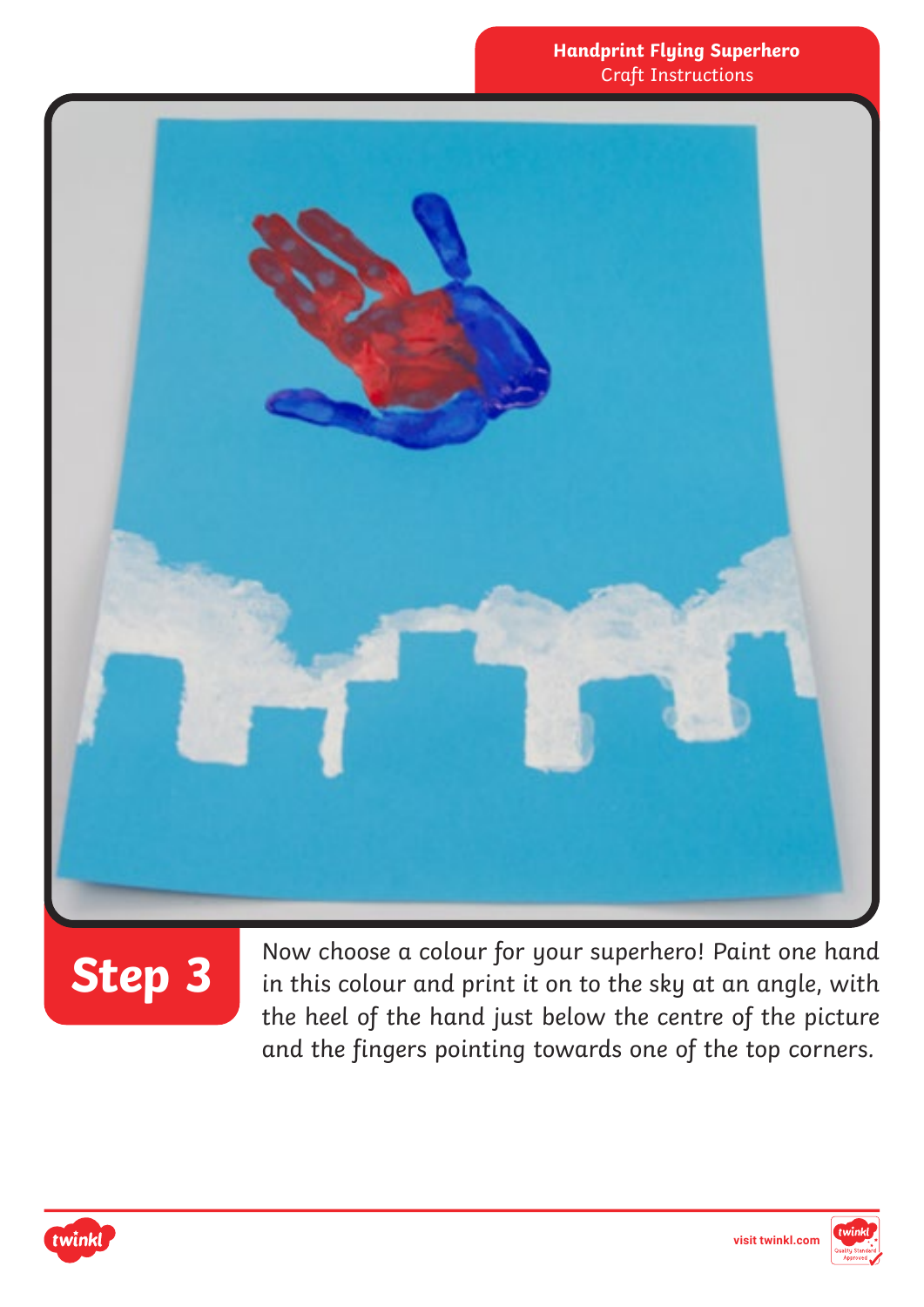



**Step 4** Then, using your painted fingers, drag behind the fingers of the handprint, to make it seem like the handprint is flying!



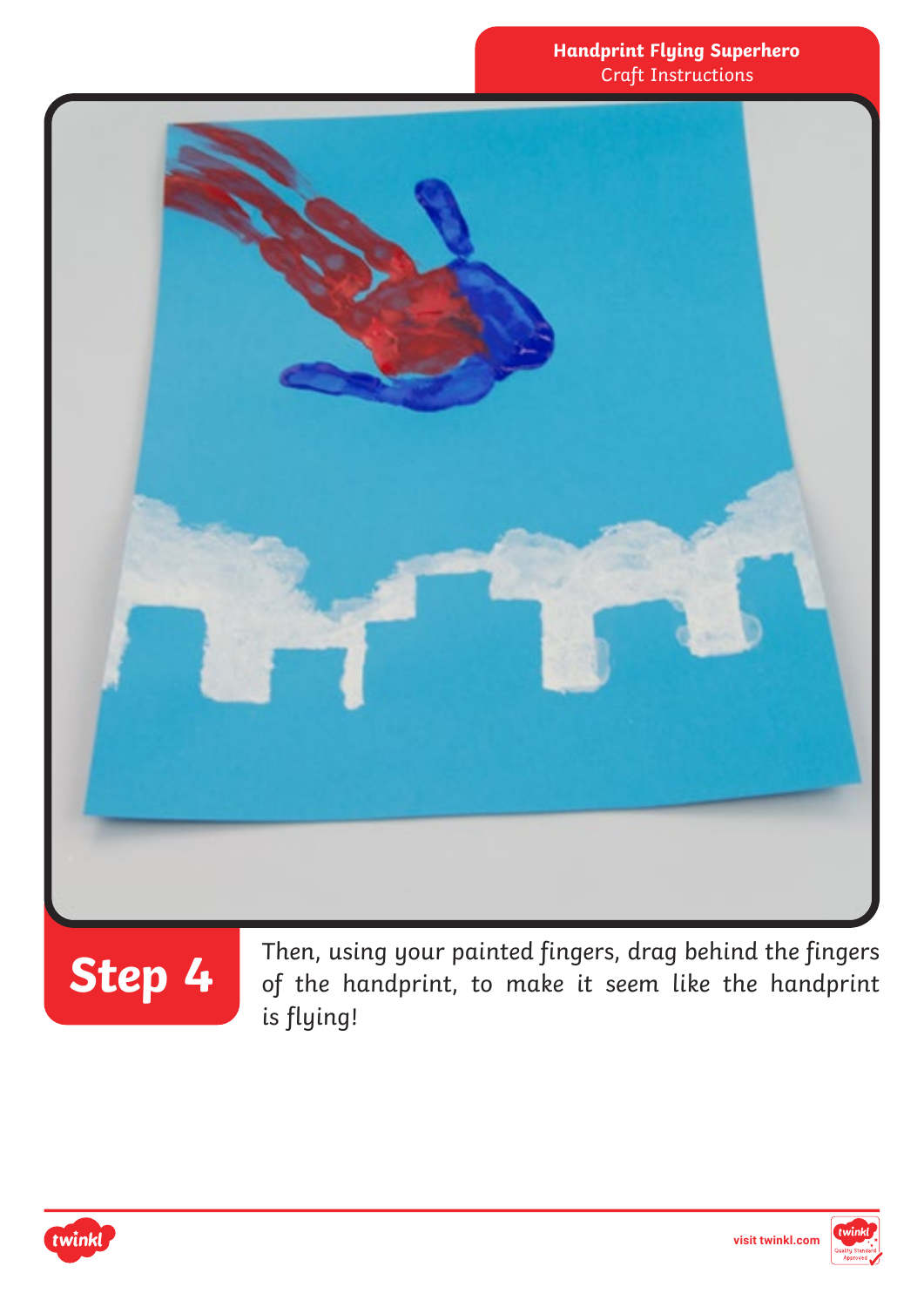

# **Step 5**

Now give your superhero a face! To do this, make a large overlapping the heel of the hand. You may wish to have a smaller print in a darker colour for hair. You can also add two smaller skin-coloured prints for hands.



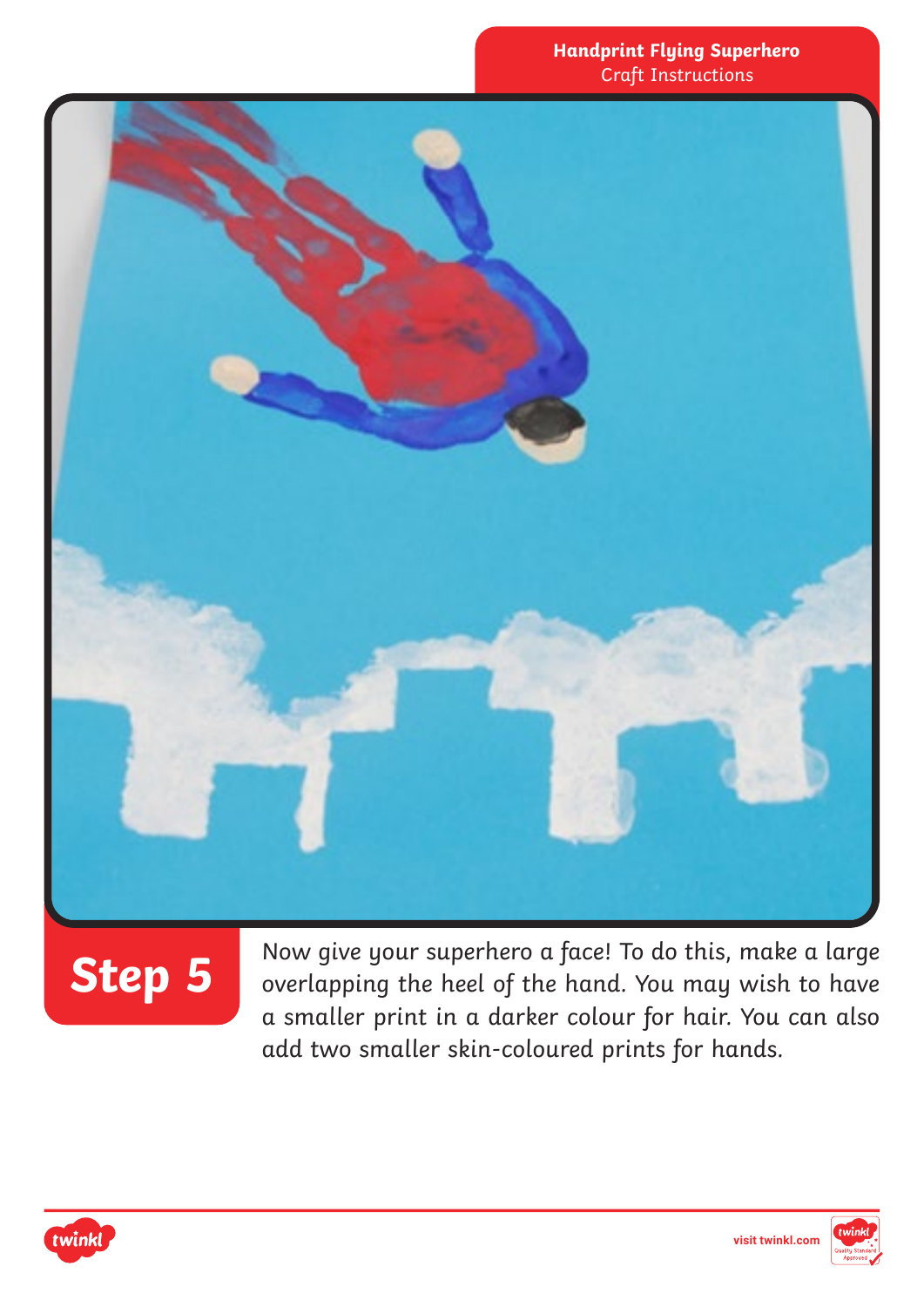

Step 6<sup>0</sup> once this is dry, use felt-tip pens to add detail to your superhero's face and body.